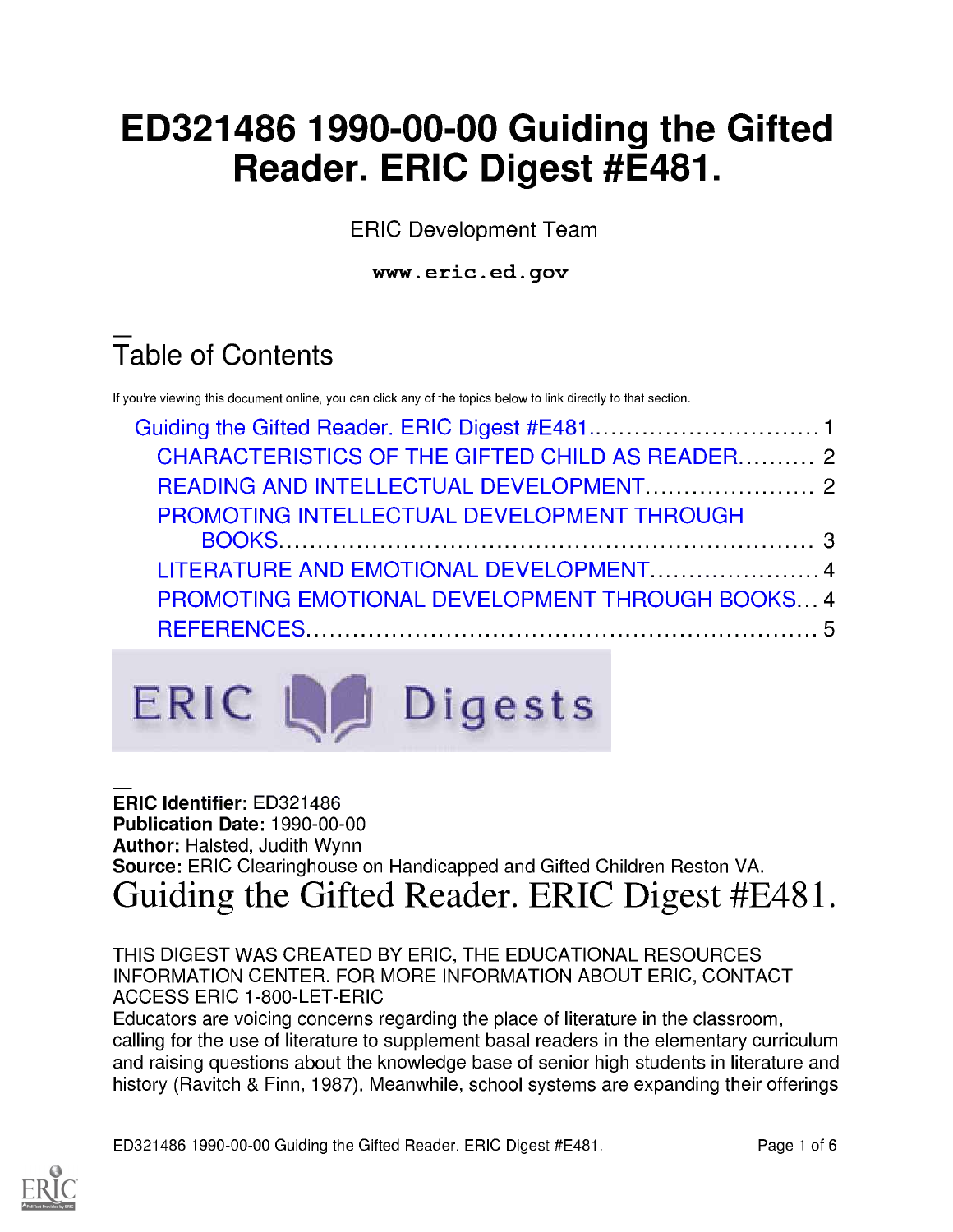for gifted students.

At the confluence of these trends stands the gifted student, whose particular reading requirements teachers, librarians, and both reading consultants and consultants in gifted and talented education attempt to meet. These professionals face the perplexing questions of how to offer challenging reading to gifted students, how to guide their reading, and how to know what books to recommend to them or their parents. Another relevant concern is how to develop programs that use literature in ways that are the most helpful to gifted students and make the most effective use of their abilities. In programs for gifted students it is important to go beyond a basic response to the need for more literature in the curriculum.

One way to approach the question of guiding gifted readers is to consider their intellectual and emotional development in light of reading and literature. What are the intellectual and emotional challenges they face specifically because they are gifted? What reading programs can be offered to help them meet these challenges successfully?

#### CHARACTERISTICS OF THE GIFTED CHILD AS READER

As is so often the case in gifted education, we can express the reading characteristics of gifted children by using variations on the word more. They read earlier; some are spontaneous preschool readers, and nearly all learn to read independently soon after classroom instruction begins. They read better, requiring less drill (if any) to master each technique of the reading process. They read longer; during the peak reading years (grades four through eight) many of them spend many more hours each week reading than their classmates do, and some gifted youngsters continue to be voracious readers into senior high and adulthood, when most people find less time for leisure reading (Whitehead, 1984). Typically they read a greater variety of literature; they are more likely to branch out from realistic fiction to fantasy, historical fiction, and biography (Hawkins, 1983).

## READING AND INTELLECTUAL DEVELOPMENT

The presence of an ability implies a need for the opportunity to develop that ability. Thus Barbara Clark (1983) outlined cognitive characteristics that differentiate gifted children from others, and then went on to list needs related to each characteristic. Her list includes the following needs:

\*To be exposed to new and challenging information about the environment and the culture.

\*To be exposed to varied subjects and concerns.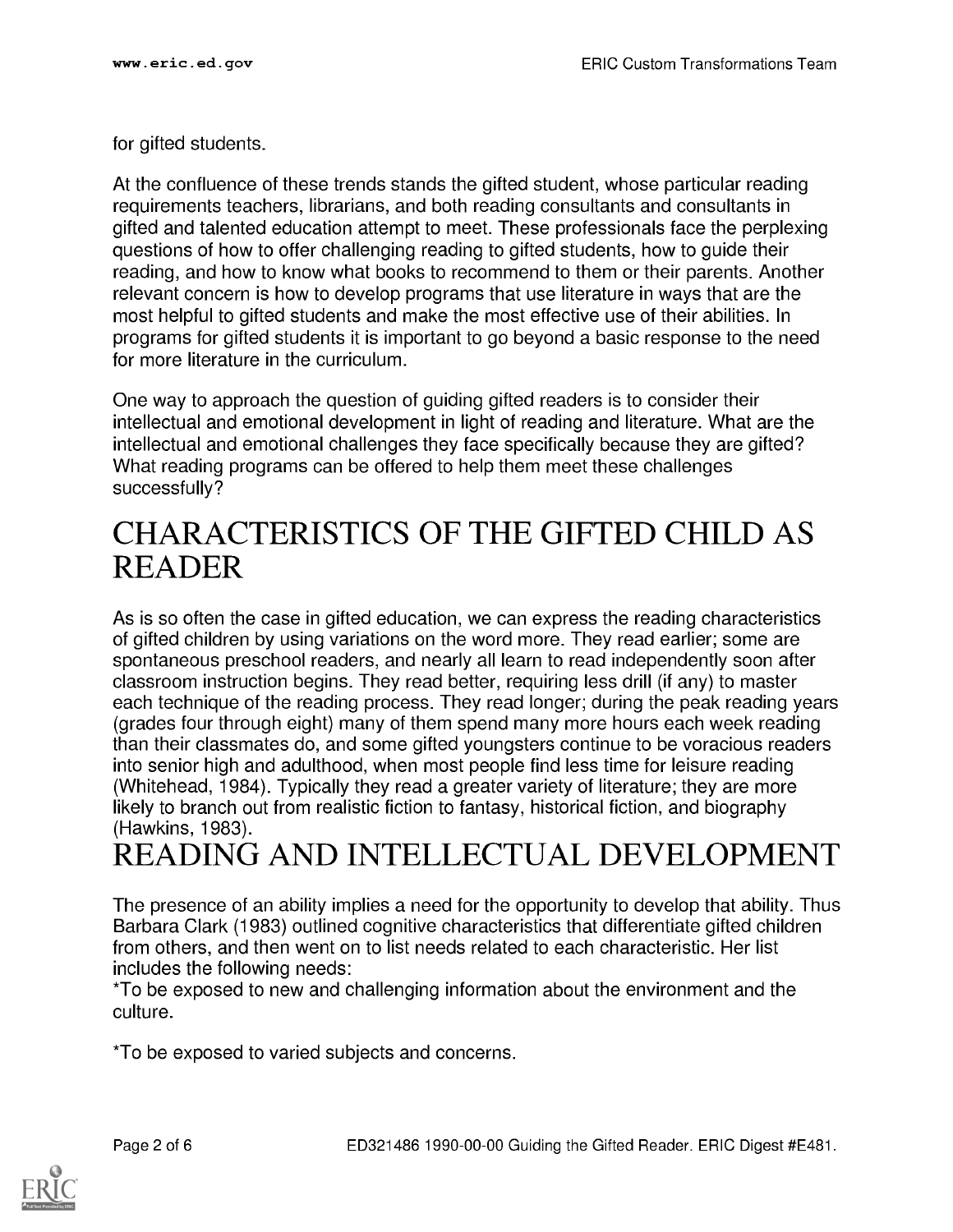\*To be allowed to pursue ideas as far as their interests take them.

\*To encounter and use increasingly difficult vocabulary and concepts.

\*To be exposed to ideas at rates appropriate to the individual's pace of learning.

\*To pursue inquiries beyond allotted time spans.

All of these needs can be met easily and inexpensively through a program based on books and reading. If the opportunity for group book discussion is added, the program will also meet other cognitive needs listed by Clark:

\*To have access to intellectual peers.

\*To share ideas verbally in depth.

\*To have a longer incubation time for ideas.

\*To pursue ideas and integrate new ideas without forced closure or products demanded.

\*To build skills in productive thinking.

\*To draw generalizations and test them.

### PROMOTING INTELLECTUAL DEVELOPMENT THROUGH BOOKS

Teachers working with groups of gifted students can use books to promote intellectual development by (a) using literature as a supplement to the readings in basal texts, (b) forming discussion groups based on books, and (c) following programs such as the Junior Great Books discussion format.

As interest grows in the use of literature in the reading curriculum, textbook publishers are beginning to supply appropriate materials. Teachers can also develop their own programs by requiring students to read whole books in addition to their reading in the basal series. For gifted students, this requirement can be positive, rewarding them for something they already enjoy. Students can keep reading notebooks, in which they write title, author, date read, and a short comment on the book. To ensure both quality control and choice, it is best if the student can select the required reading from a list prepared by the teacher or librarian.

Book discussions can be led by teachers, librarians, or volunteers and should focus on themes and ideas in the literature read, with the emphasis on higher level thinking skills rather than on plot summaries and fact questions.

ED321486 1990-00-00 Guiding the Gifted Reader. ERIC Digest #E481. Page 3 of 6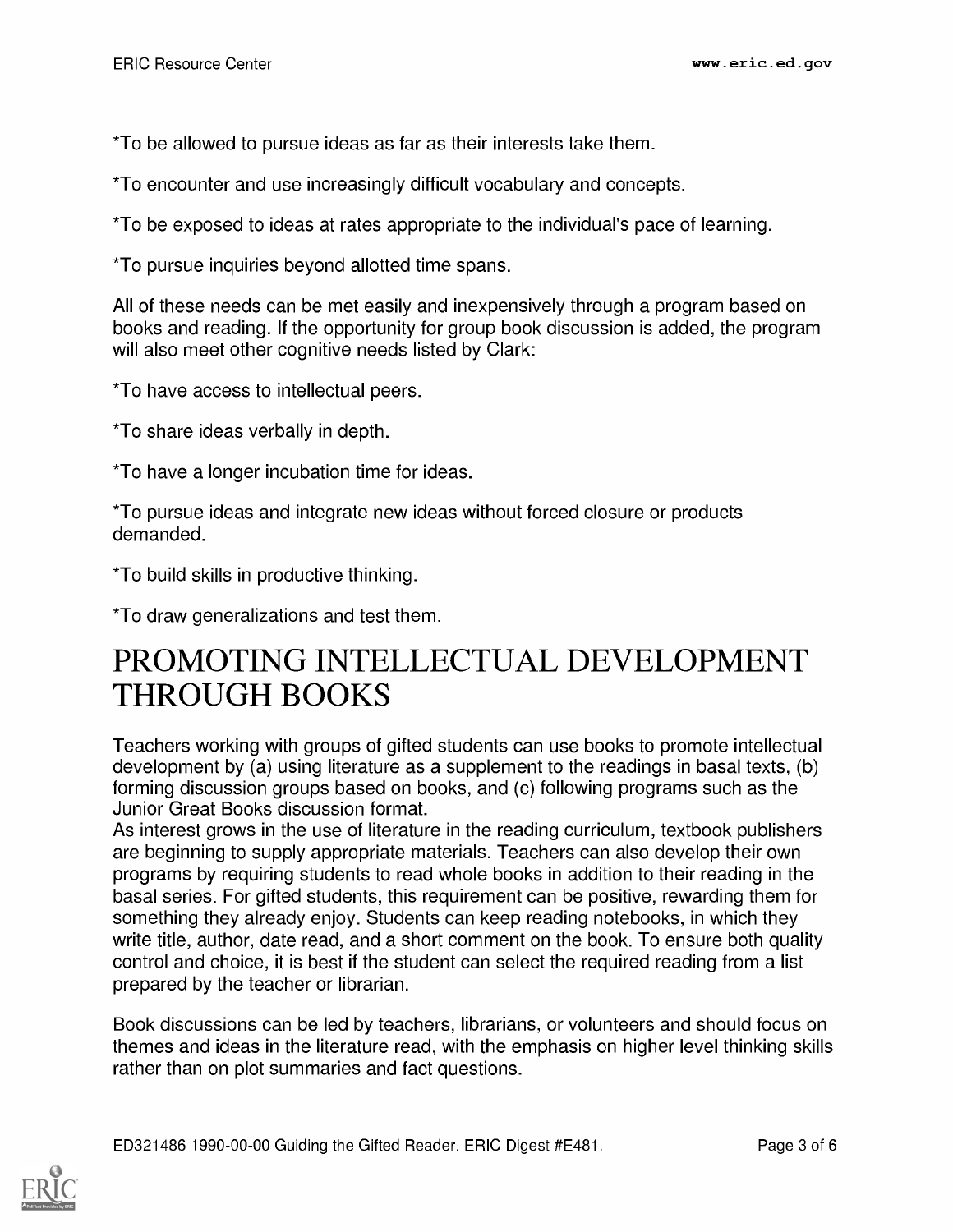One formalized method of discussing literature is that promoted by The Great Books Foundation. The Junior Great Books program offers a series of 12 readings for each grade from 2nd through 12th, as well as training courses for leaders.

For individual gifted students, books can be part of the educational program if an adult (parent, teacher, librarian, or other mentor) offers reading guidance, discussing what the student has read and making suggestions for related reading--always keeping in mind the student's interests, reading ability, and reading background. The goal is to expose the student to a variety of books of high quality and stretch the student a little beyond his or her previous awareness. Gifted students do not automatically know what is good literature; they need information and guidance to find the best.

Adults offering reading guidance or leading book discussion groups will need suggestions for books that are appropriate for gifted students. The most extensive lists available are found in "Books for the Gifted Child" (Baskin & Harris, 1980), "Books for the Gifted Child, Volume 2" (Hauser & Nelson, 1988) and "Guiding Gifted Readers" (Halsted, 1988).

#### LITERATURE AND EMOTIONAL DEVELOPMENT

In recent years educators and parents have become more aware of the need to nurture the social and emotional development of gifted children in addition to meeting their intellectual needs. Gifted children and youth must face the same challenges as they grow that everyone else faces, but the phenomenon of giftedness can make growing up more difficult for them. They may experience isolation, feelings of difference and even inferiority, and the sense of being misunderstood or not understood by their classmates and by adults. Because of their extreme sensitivity and intensity, they may be more seriously affected by teasing and criticism than most. They must continually choose between the alternatives of using their ability or fitting in with their group (Gross, 1989). These affective concerns can also be addressed through the use of books. In many novels for children and young people, the issues just listed are major themes, whether or not the characters are identified as gifted. Adults who read and discuss such books with gifted young people can guide them in preparing for or coping with the extra dimensions that being gifted adds to the process of growing up.

### PROMOTING EMOTIONAL DEVELOPMENT THROUGH BOOKS

Those who use book discussions to meet emotional needs are using a form of DEVELOPMENTAL BIBLIOTHERAPY. Developmental bibliotherapy offers a way of assisting individuals who are facing a particular life stage or a specific situation--such as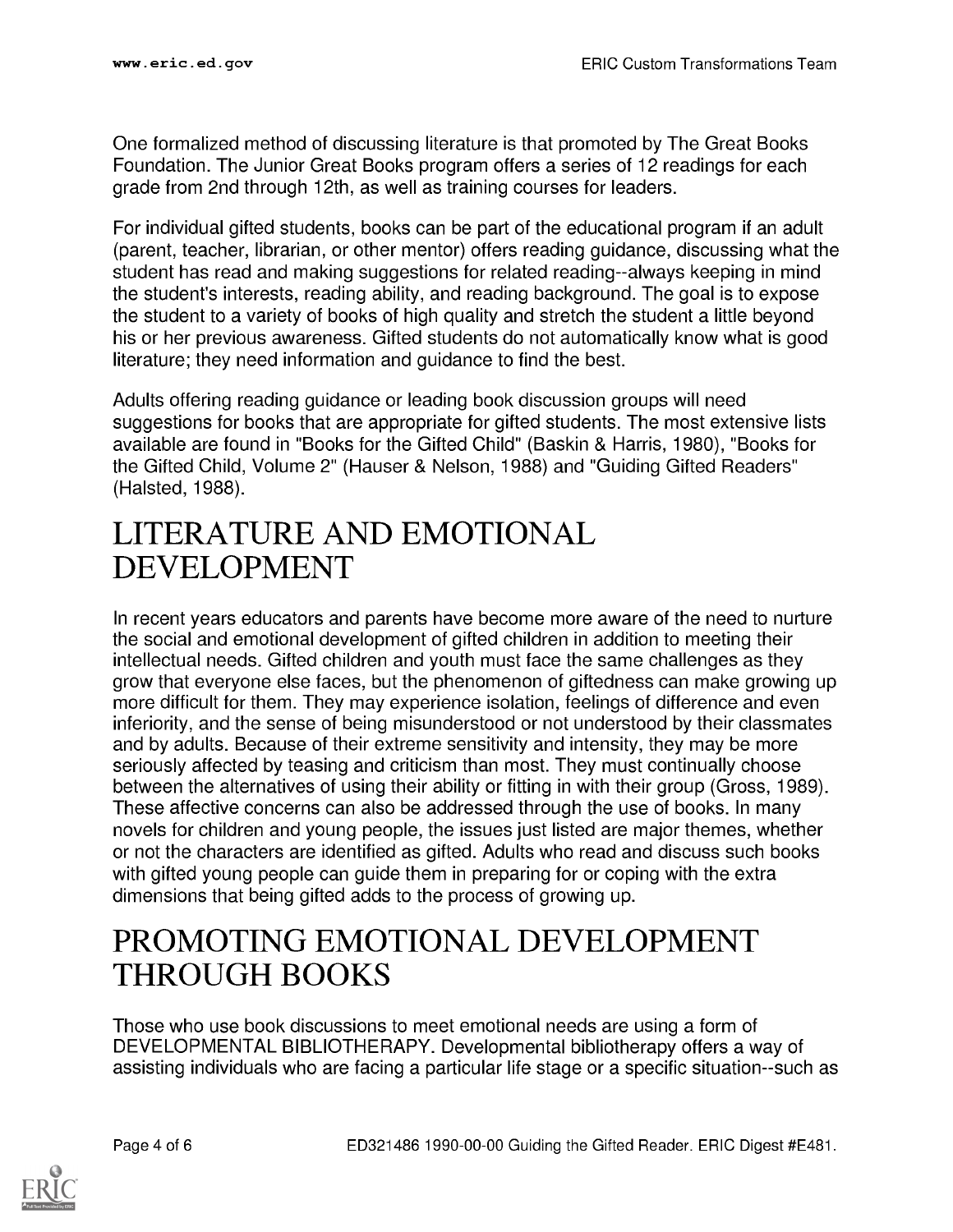giftedness--for which they can be better prepared through reading and discussion. Rather than merely recommending a book to a child, it includes three components: a reader, a book, and a leader who will read the same book and prepare for productive discussion of the issues the book raises.

To be effective, the leader must be aware of the process of bibliotherapy: IDENTIFICATION, in which the reader identifies with a character in the book; CATHARSIS, the reader's experiencing of the emotions attributed to the character; and INSIGHT, the application of the character's experience to the reader's own life. The leader then frames questions that will confirm and expand on these elements.

Like reading guidance, developmental bibliotherapy can be used with individuals or with groups. However, using it well requires more background than reading guidance, and the leader must be alert for indications that the child should be referred to a mental health professional. More information on developmental bibliotherapy can be found in GUIDING GIFTED READERS (Halsted, 1988), and background information on clinical bibliotherapy, the forerunner of developmental bibliotherapy, can be found in BIBLIOTHERAPY: THE INTERACTIVE PROCESS (Hynes & Hynes-Berry, 1986).

## REFERENCES

Baskin, B. H., & Harris, K. H. (1980). Books for the Gifted Child. New York: Bowker. Clark, B. (1983). Growing Up Gifted: Developing the potential of children at home and at school (2d ed.). Columbus: Merrill.

Gross, M. U. M. (1989). The pursuit of excellence or the search for intimacy? The forced choice dilemma of gifted youth. Roeper Review, 11 (4) 189-194.

Halsted, J. W. (1988). Guiding Gifted Readers from Preschool through High School. Columbus: Ohio Psychology Publishing.

Hauser, P., & Nelson, G. A. (1988). Books for the Gifted Child (Vol. 2). New York: Bowker.

Hawkins, S. (1983). Reading interests of gifted children. Reading Horizons, 24.

Hynes, A. M. & Hynes-Berry, M. (1986). Bibliotherapy: The Interactive Process: A Handbook. Boulder: Westview.

Ravitch, D. & Finn, C. E., Jr. (1987). What Do Our Seventeen-Year Olds Know? A Report on the First National Assessment of History and Literature. New York: Harper & Row.

Whitehead, R. J. (1984). A Guide to Selecting Books for Children. Metuchen, NJ: Scarecrow.